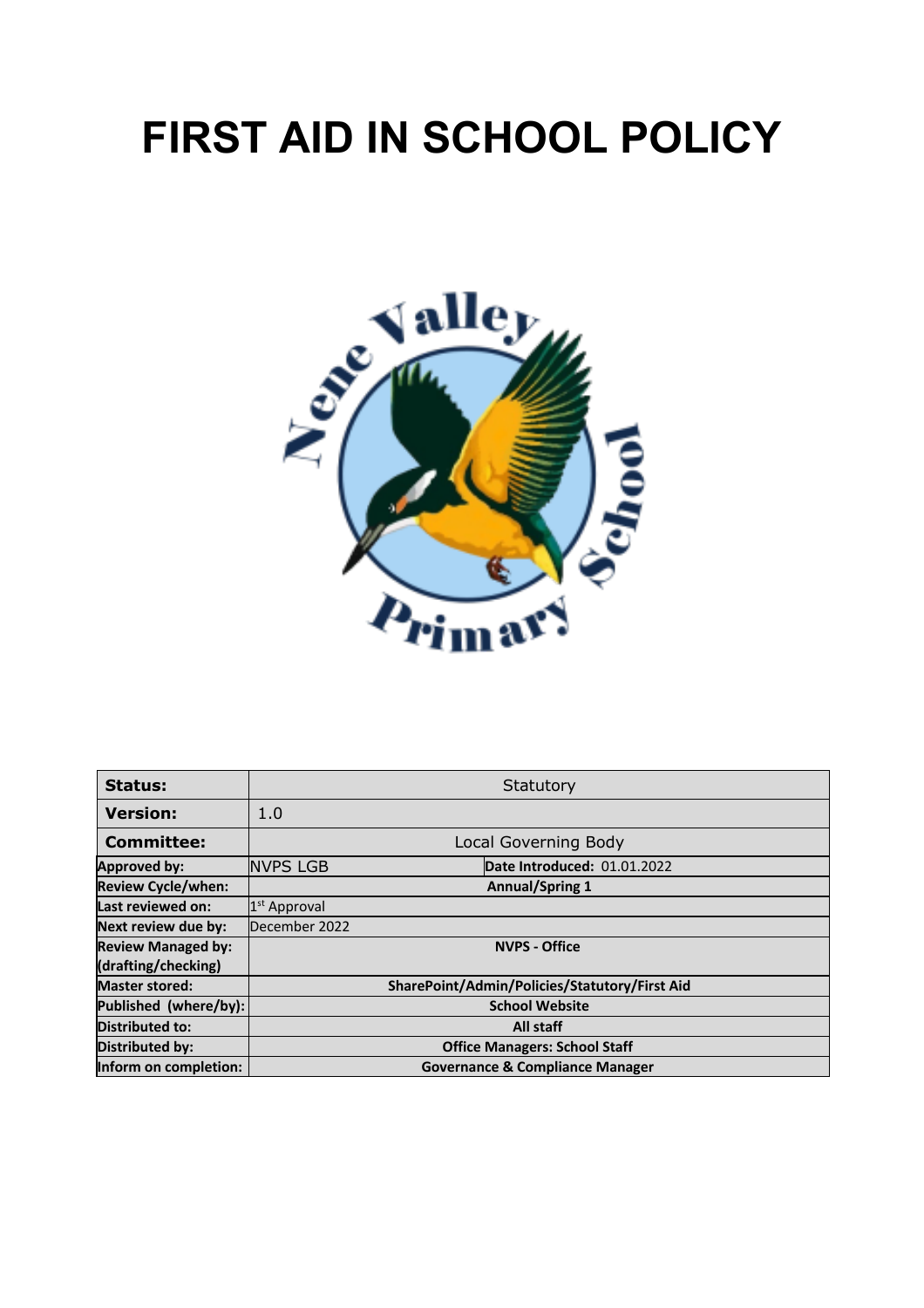#### **REVISIONS**

| Version | Page/    | <b>Description of Change</b> | <b>Approved On</b> |
|---------|----------|------------------------------|--------------------|
|         | Item No. |                              |                    |
| 1.0     |          | First approval               | 01.01.2022         |
|         |          |                              |                    |
|         |          |                              |                    |
|         |          |                              |                    |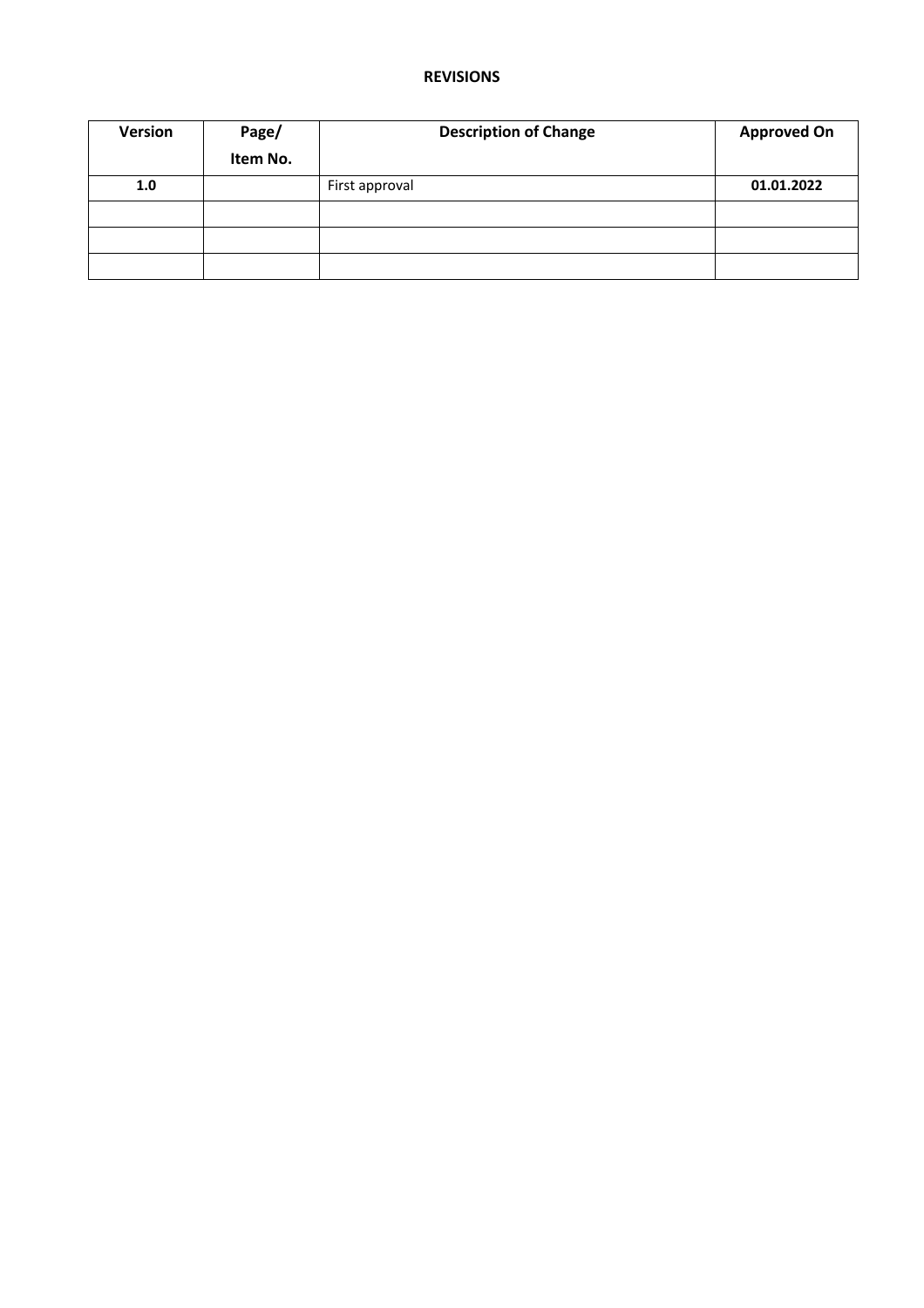### **Contents**

#### **1. Aims**

1.1. The aims of our first aid policy are to:

- Ensure the health and safety of all staff, pupils and visitors
- Ensure that staff and trustees are aware of their responsibilities with regards to health and safety
- Provide a framework for responding to an incident and recording and reporting the outcomes

#### **2. Legislation and guidance**

- 2.1. This policy is based on advice from the Department for Education on first aid in schools and health and safety in schools, and the following legislation and guidance:
	- The Statutory Framework for the Early Years Foundation Stage
	- The Health and Safety (First Aid) Regulations 1981, which state that employers must provide adequate and appropriate equipment and facilities to enable first aid to be administered to employees, and qualified first aid personnel
	- The Management of Health and Safety at Work Regulations 1999, which require employers to carry out risk assessments, make arrangements to implement necessary measures, and arrange for appropriate information and training
	- The Reporting of Injuries, Diseases and Dangerous Occurrences Regulations (RIDDOR) 2013, which state that some accidents must be reported to the Health and Safety Executive (HSE), and set out the timeframe for this and how long records of such accidents must be kept
	- Social Security (Claims and Payments) Regulations 1979, which set out rules on the retention of accident records
	- This policy complies with our trust's funding agreement and articles of association.

#### **3. Roles and responsibilities**

- 3.1. Appointed person(s) and first aiders
	- 3.1.1.The appointed person(s) at Nene Valley are responsible for: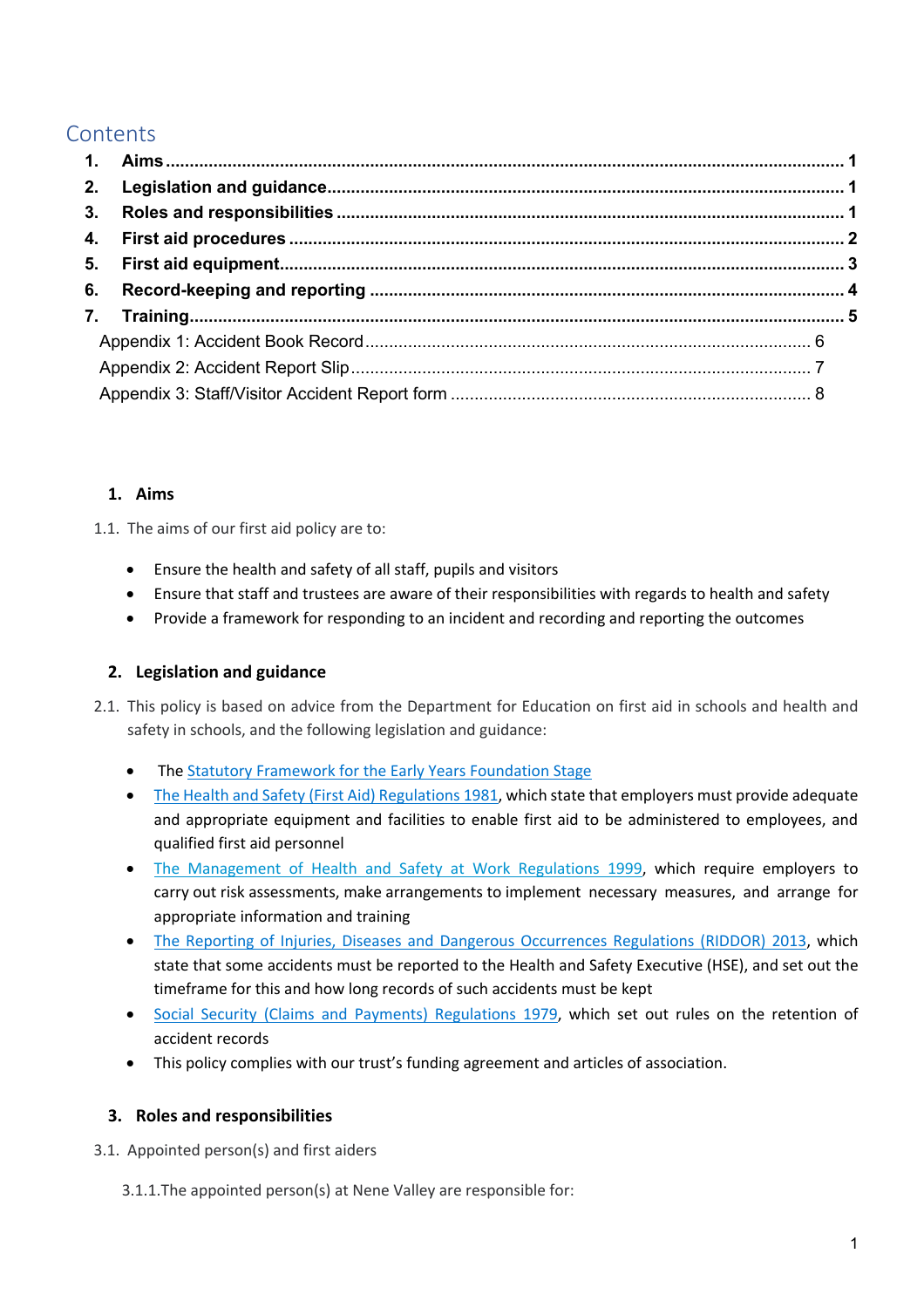- Ensuring there is an adequate supply of medical materials in first aid kits, and replenishing the contents of these kits
- Ensuring that an ambulance or other professional medical help is summoned when appropriate
- 3.1.2.First aiders are trained and qualified to carry out the role (see section 7) and are responsible for:
- Acting as first responders to any incidents; they will assess the situation where there is an injured or ill person, and provide immediate and appropriate treatment
- Sending pupils home to recover, where necessary
- Filling in an accident report on the same day, or as soon as is reasonably practicable, after an incident (see the template in appendix 3)
- Keeping their contact details up to date
- 3.2. The names of the school's appointed person(s) and first aiders are displayed prominently in the medical room.

#### 3.3. **The Local Governing Body**

3.3.1.The Local Governing Body has overall responsibility for health and safety matters within the school, but delegates operational matters and day-to-day tasks to the headteacher and staff members.

#### 3.4. **The headteacher**

- 3.4.1.The headteacher is responsible for local implementation of the policy, including:
- Ensuring that an appropriate number of appointed persons and/or trained first aid personnel are present in the school at all times
- Ensuring that first aiders have an appropriate qualification, keep training up to date and remain competent to perform their role
- Ensuring all staff are aware of first aid procedures; including but not limited to the location of equipment, facilities and first aid personnel and the procedures for monitoring and reviewing the school's first aid needs
- Undertaking, or ensuring that managers undertake, risk assessments, as appropriate, and that appropriate measures are put in place
- Ensuring that adequate space is available for catering to the medical needs of pupils
- Reporting specified incidents to the HSE when necessary (see section 6)

#### 3.5. **School staff**

3.5.1.All school staff are responsible for:

- Ensuring they follow first aid procedures
- Ensuring they know who the first aiders are
- Completing accident reports (see appendix 3) for all incidents they attend to where a first aider/appointed person is not called
- Informing the headteacher or their manager of any specific health conditions or first aid needs

#### **4. First aid procedures**

#### 4.1. **In-school procedures**

In the event of an accident resulting in injury: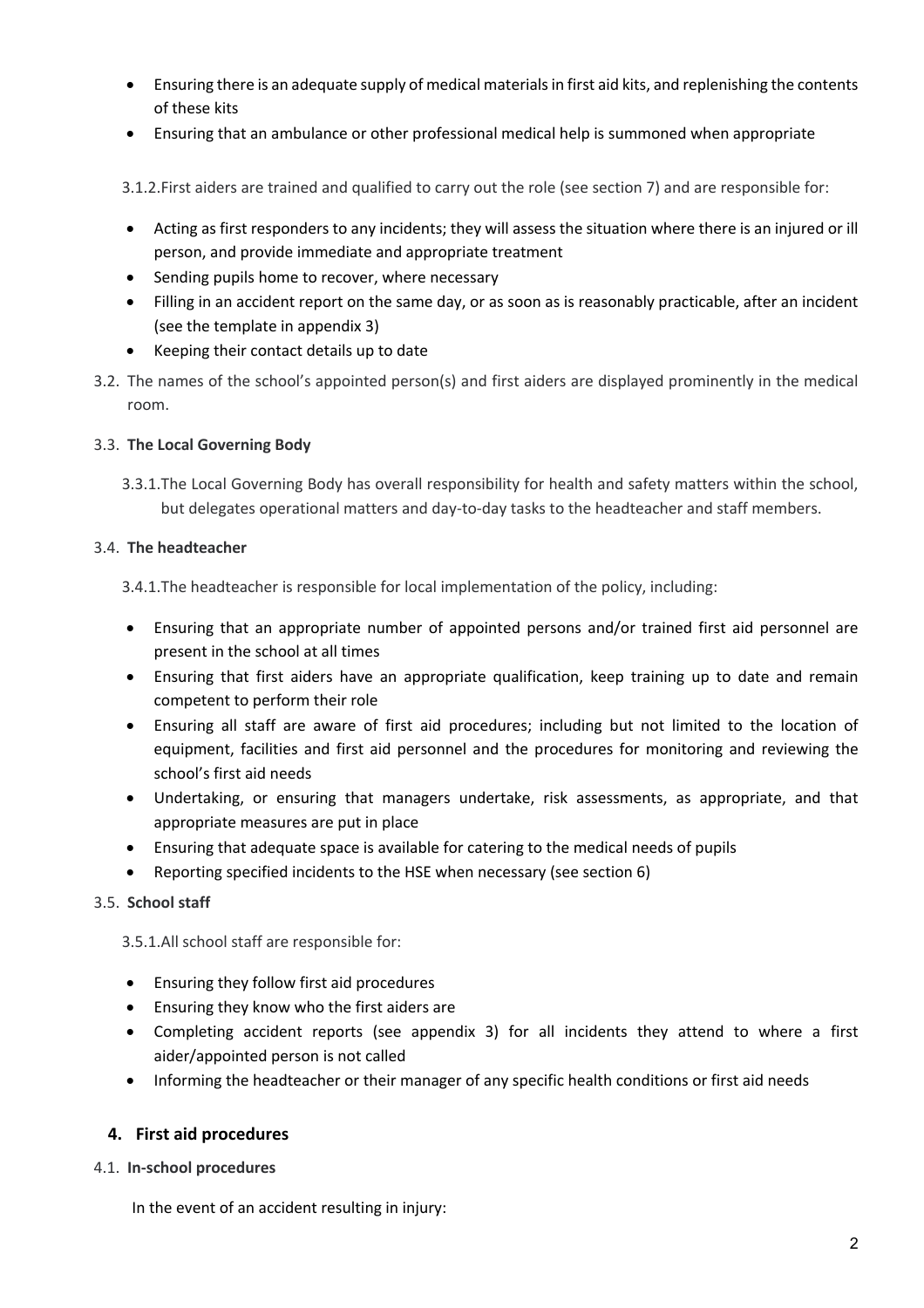- The closest member of staff present will assess the seriousness of the injury and seek the assistance of a qualified first aider, if appropriate, who will provide the required first aid treatment
- The first aider, if called, will assess the injury and decide if further assistance is needed from a colleague or the emergency services. They will remain on scene until help arrives
- If the injured person (or their parents, in the case of pupils) has not provided their consent to the school to receive first aid, the first aider will act in accordance with the alternative arrangements (for example, contacting a medical professional to deliver the treatment)
- The first aider will also decide whether the injured person should be moved or placed in a recovery position
- If the first aider judges that a pupil is too unwell to remain in school, parents will be contacted and asked to collect their child. Upon their arrival, the first aider will recommend next steps to the parents
- If emergency services are called, the School Office will contact parents immediately
- The first aider/relevant member of staff will complete an accident report form on the same day or as soon as is reasonably practical after an incident resulting in an injury

#### 4.2. **Off-site procedures**

When taking pupils off the school premises, staff will ensure they always have the following:

- A school mobile phone or an alternative means of contacting school
- A portable first aid kit where no specific risk is identified the minimum contents of the first aid kit should be a leaflet with general first aid advice, sterile adhesive dressings, sterile un-medicated dressings, triangular bandages, safety pins, cleansing wipes and gloves.
- Information about the specific medical needs of pupils
- Parents' contact details
- 4.2.1.Risk assessments will be completed by the trip leader prior to any educational visit that necessitates taking pupils off school premises (checked by the EdVol Leader).
- 4.2.2.The procedure in 4.1 will be followed as closely as possible for any off-site accidents (though whether the parents can collect their child will depend on the location and duration of the trip).
- 4.2.3.There will always be at least 1 first aider with a current paediatric first aid certificate on school trips and visits, as required by the statutory framework for the Early Years Foundation Stage.
- 4.2.4.There will always be at least 1 first aider on school trips and visits.

#### **5. First aid equipment**

- 5.1. A typical first aid kit in our schools will include the following:
	- A leaflet with general first aid advice
	- Regular and large bandages
	- Eye pad bandages and eye wash
	- Triangular bandages
	- Adhesive tape
	- Safety pins
	- Disposable gloves
	- Antiseptic wipes
	- Plasters of assorted sizes
	- **Scissors**
	- Cold compresses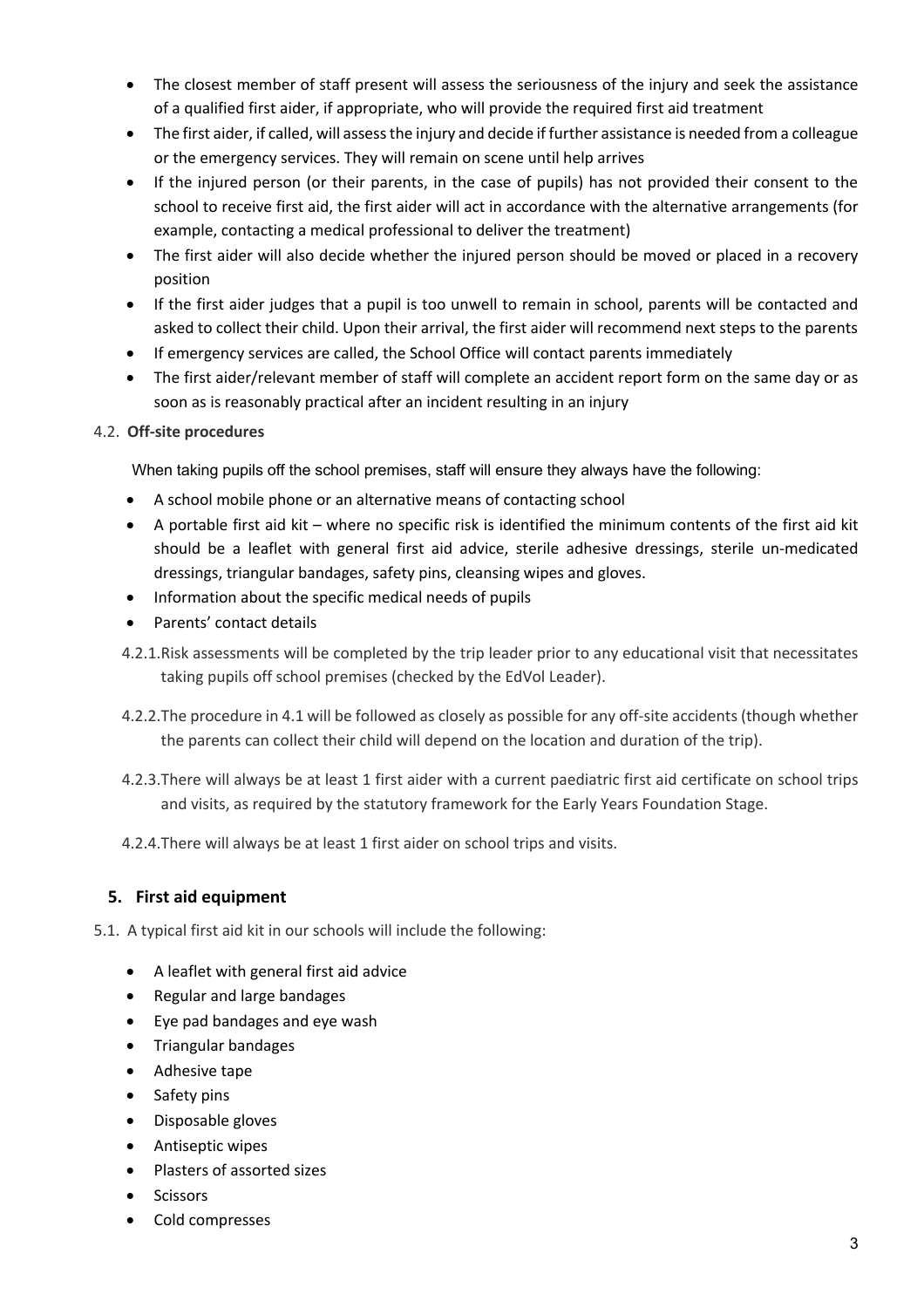#### **No medication is kept in first aid kits.**

- 5.2. First aid kits are stored in:
	- The medical room
	- School Office
	- The school hall
	- The school kitchens
	- Food Technology room

#### **6. Record-keeping and reporting**

#### 6.1. **First aid and accident record book**

- The **accident book** (Appendix 1) will be completed by the first aider/relevant member of staff immediately after the injury has been dealt with
- For staff and visitors and accident report form (Appendix 3) is to be completed and provided for the school office.
- Records held in the first aid and accident book will be retained by the school for a minimum of 3 years, in accordance with regulation 25 of the Social Security (Claims and Payments) Regulations 1979, and then securely disposed of.

#### 6.2. **Reporting to the HSE**

- 6.2.1.The School Office Manager or Senior Leader will keep a record of any accident which results in a reportable injury, disease, or dangerous occurrence as defined in the RIDDOR 2013 legislation (regulations 4, 5, 6 and 7).
- 6.2.2.The School Office Manager or Senior Leader will report these to the Health and Safety Executive via the Peterborough reporting system, as soon as is reasonably practicable and in any event within 10 days of the incident. Fatal and major injuries and dangerous occurrences should be reported without delay (i.e. by telephone) and followed up in writing within 10 days.
- 6.2.3.Reportable injuries, diseases or dangerous occurrences include:
- Death
- Specified injuries, which are:
	- o Fractures, other than to fingers, thumbs and toes
	- o Amputations
	- o Any injury likely to lead to permanent loss of sight or reduction in sight
	- $\circ$  Any crush injury to the head or torso causing damage to the brain or internal organs
	- o Serious burns (including scalding)
	- o Any scalping requiring hospital treatment
	- o Any loss of consciousness caused by head injury or asphyxia
	- o Any other injury arising from working in an enclosed space which leads to hypothermia or heat-induced illness, or requires resuscitation or admittance to hospital for more than 24 hours
- Injuries where an employee is away from work or unable to perform their normal work duties for more than 3 consecutive days (not including the day of the incident)
- Where an accident leads to someone being taken to hospital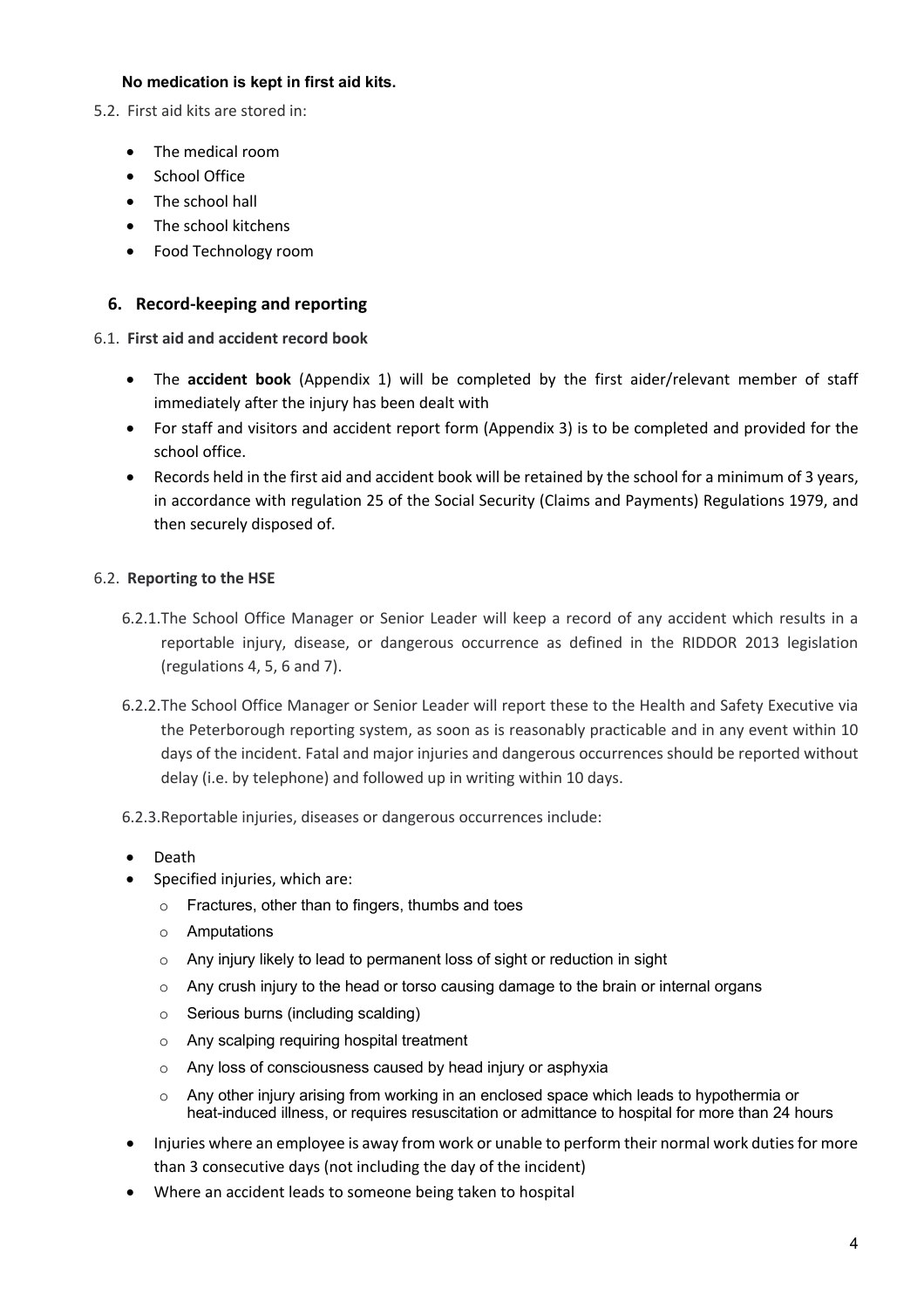- Near-miss events that do not result in an injury, but could have done. Examples of near-miss events relevant to schools include, but are not limited to:
	- o The collapse or failure of load-bearing parts of lifts and lifting equipment
	- o The accidental release of a biological agent likely to cause severe human illness
	- $\circ$  The accidental release or escape of any substance that may cause a serious injury or damage to health
	- o An electrical short circuit or overload causing a fire or explosion
- 6.2.4.Information on how to make a RIDDOR report via the Peterborough reporting system is available from the school office

#### 6.3. **Notifying parents**

6.3.1.The relevant member of staff will inform parents of any accident or injury sustained by a pupil, and any first aid treatment given, on the same day, or as soon as reasonably practicable (Appendix 2: Accident Report Slip). Parents will also be informed if emergency services are called.

#### 6.4. **Reporting to Ofsted and child protection agencies**

- 6.4.1.The Headteacher will notify Ofsted of any serious accident, illness or injury to, or death of, a pupil while in the school's care. This will happen as soon as is reasonably practicable, and no later than 14 days after the incident.
- 6.4.2.The Headteacher will also notify local child protection agencies of any serious accident or injury to, or the death of, a pupil while in the school's care.

#### **7. Training**

- 7.1. All staff are able to undertake first aid training if they would like to.
- 7.2. All first aiders must have completed a training course, and must hold a valid certificate of competence to show this. The school will keep a register of all trained first aiders, what training they have received and when this is valid until (see appendix 2).
- 7.3. Staff are encouraged to renew their first aid training when it is no longer valid.
- 7.4. For EYFS provision, at least 1 staff member at all times will have a current paediatric first aid (PFA) certificate which meets the requirements set out in the Early Years Foundation Stage statutory framework and is updated at least every 3 years.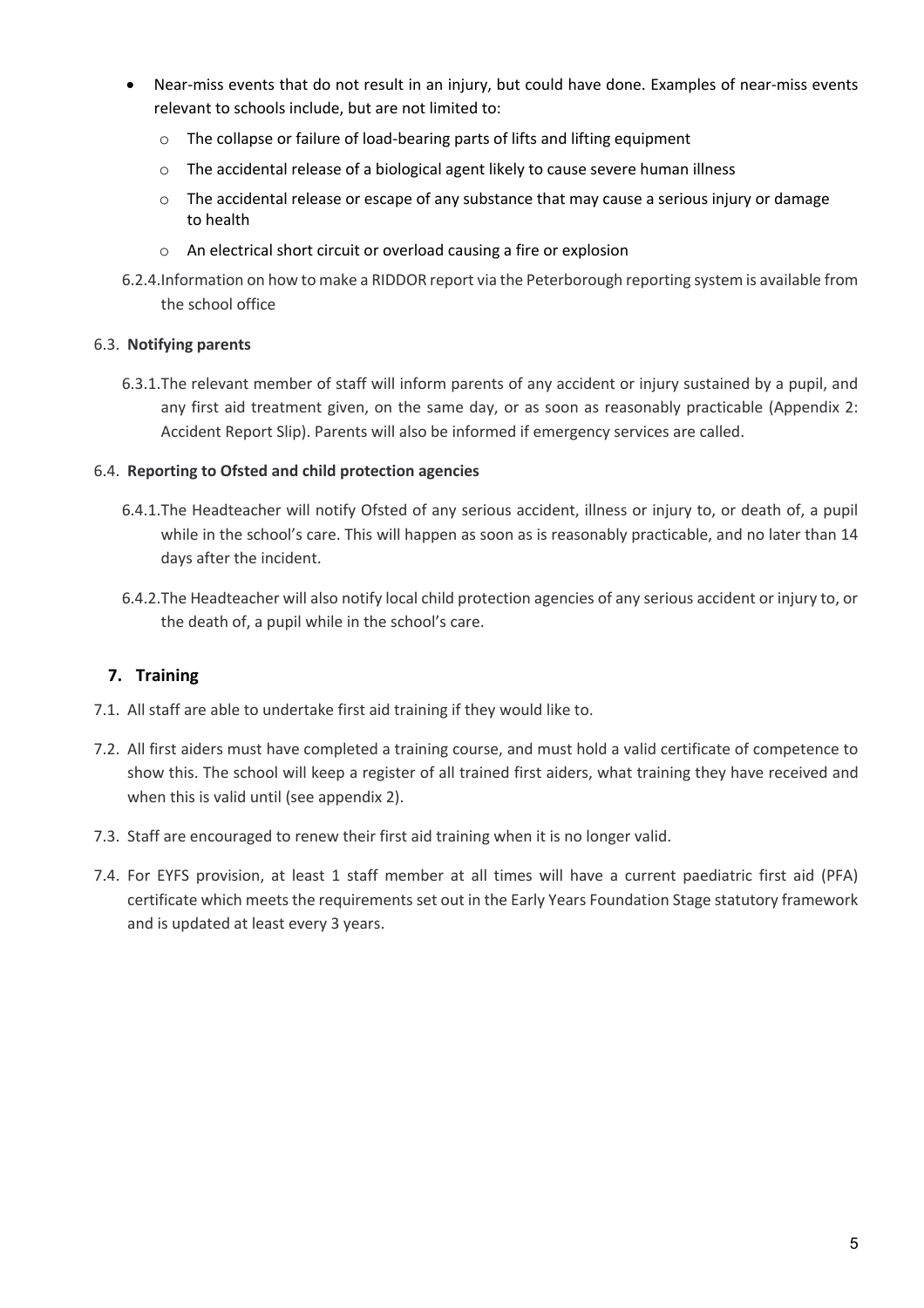## Appendix 1: Accident Book Record

| Name          | Date         | Time  | Injury                  | Details of cause.<br>Is it a Health and<br>Safety issue? | Any<br>witness?<br>(provide<br>names) | Treatment given                                | By whom?<br>(full name) | Letter<br>to<br>parent<br>$\boxtimes$ or $\boxtimes$ | Class<br>teacher<br>informed<br>☑ or ⊠ | Full<br>accident<br>report<br>form<br><b>☑</b> or ⊠ |
|---------------|--------------|-------|-------------------------|----------------------------------------------------------|---------------------------------------|------------------------------------------------|-------------------------|------------------------------------------------------|----------------------------------------|-----------------------------------------------------|
| Example       |              |       |                         |                                                          |                                       |                                                |                         |                                                      |                                        |                                                     |
| Jason Hilling | 07.02.<br>13 | 10:50 | Cut to side of<br>head. | Hit by opening<br>door. Not H&S.                         | Mrs Bland                             | Dressing and<br>compress.<br>Ambulance called. | Mr. Nelson              | $\sqrt{2}$                                           | $\sqrt{ }$                             |                                                     |
|               |              |       |                         |                                                          |                                       |                                                |                         |                                                      |                                        |                                                     |
|               |              |       |                         |                                                          |                                       |                                                |                         |                                                      |                                        |                                                     |
|               |              |       |                         |                                                          |                                       |                                                |                         |                                                      |                                        |                                                     |
|               |              |       |                         |                                                          |                                       |                                                |                         |                                                      |                                        |                                                     |
|               |              |       |                         |                                                          |                                       |                                                |                         |                                                      |                                        |                                                     |
|               |              |       |                         |                                                          |                                       |                                                |                         |                                                      |                                        |                                                     |
|               |              |       |                         |                                                          |                                       |                                                |                         |                                                      |                                        |                                                     |
|               |              |       |                         |                                                          |                                       |                                                |                         |                                                      |                                        |                                                     |
|               |              |       |                         |                                                          |                                       |                                                |                         |                                                      |                                        |                                                     |
|               |              |       |                         |                                                          |                                       |                                                |                         |                                                      |                                        |                                                     |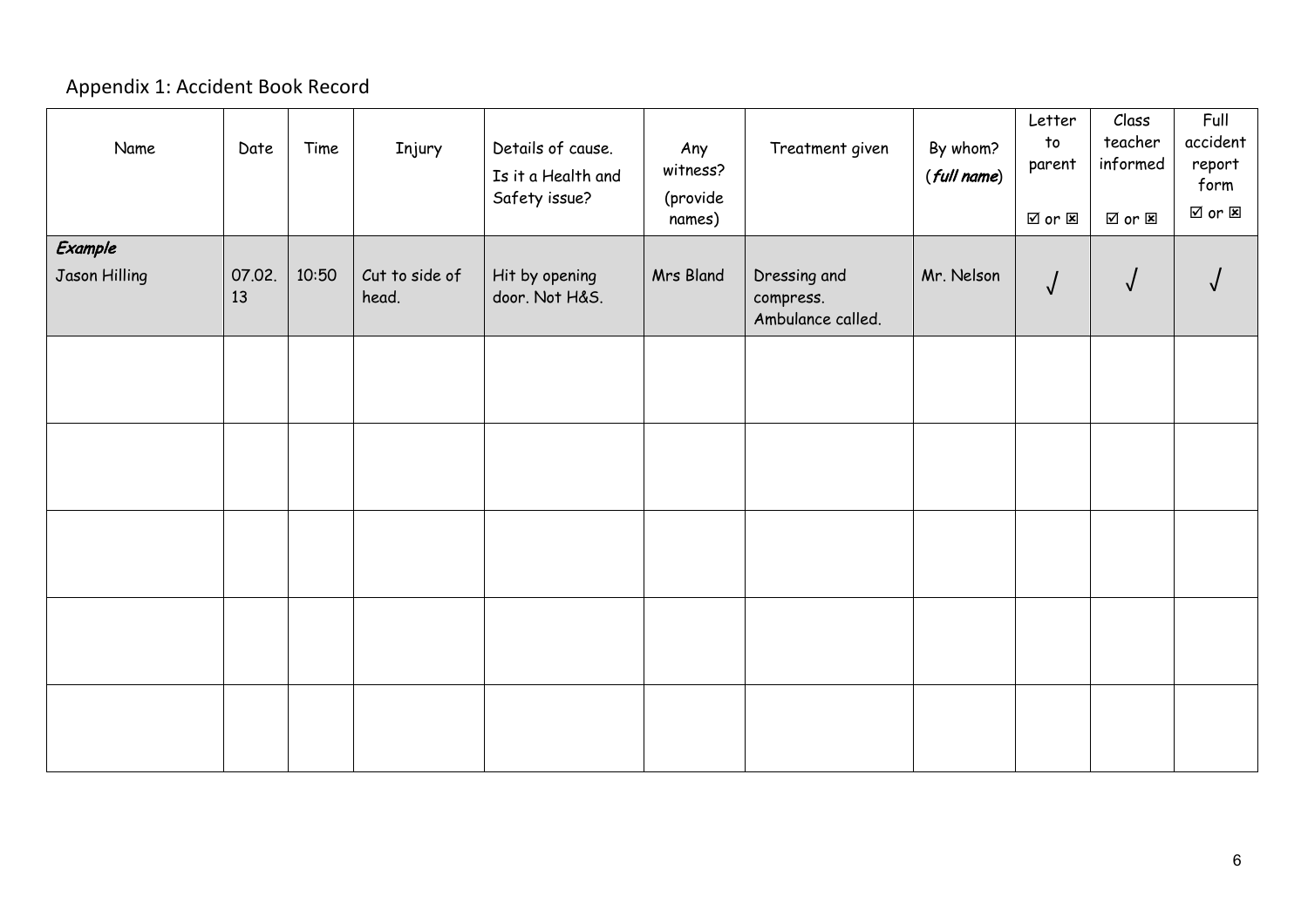## Appendix 2: Accident Report Slip

| Child's name:<br>Date:<br>Time:                                                   |           |                |           | Class: | Location of incident: |                                                |                                                                                   |                                                                                                                                                                                   |
|-----------------------------------------------------------------------------------|-----------|----------------|-----------|--------|-----------------------|------------------------------------------------|-----------------------------------------------------------------------------------|-----------------------------------------------------------------------------------------------------------------------------------------------------------------------------------|
|                                                                                   |           |                |           |        |                       |                                                |                                                                                   |                                                                                                                                                                                   |
| Details of treatment and additional comments:                                     |           |                |           |        |                       |                                                |                                                                                   |                                                                                                                                                                                   |
|                                                                                   |           |                |           |        |                       | Name of parent/carer contacted (if applicable) |                                                                                   |                                                                                                                                                                                   |
| Bump/bruise                                                                       | Nosebleed | injury<br>Head | Cut/graze | Asthma | Vomiting              | vuler (give<br>details):                       | <b>IMPORTANT</b><br>FOR THE<br><b>ATTENTION OF</b><br><b>THE</b><br>PARENT/CARER. | Should your child suffer<br>any drowsiness,<br>vomiting, impaired vision<br>or excessive pain after<br>returning home you may<br>wish to consult your<br>doctor or local hospital |
| <b>ACCIDENT/INCIDENT/ILLNESS REPORT SLIP</b><br><b>NENE VALLEY PRIMARY SCHOOL</b> |           |                |           |        |                       | Authorised signature:                          |                                                                                   |                                                                                                                                                                                   |
|                                                                                   |           |                |           |        |                       |                                                |                                                                                   |                                                                                                                                                                                   |